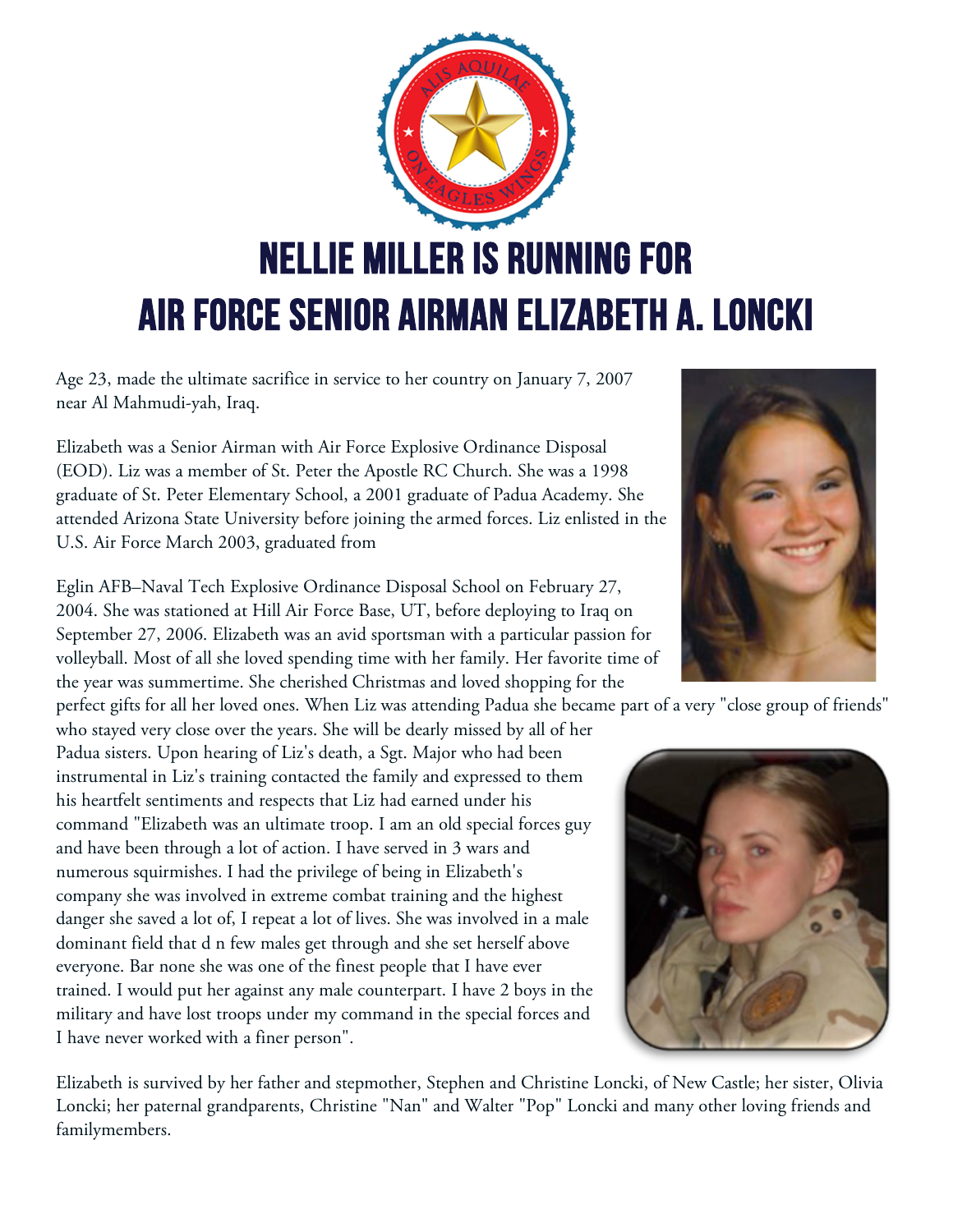

The Loncki family would like to thank everyone for the huge outpouring of support and prayers.



August 19, 2018 - DOVER, Del. (AP/WBOC)- The bridge serving Dover Air Force Base will be named after a Delaware airman who was killed in action in 2007.

The bridge over Del. 1, which connects the base's main gate with base housing, will be named in honor of Senior Airman Elizabeth A. Loncki.

Loncki disarmed more than 20 explosive devices during her service on an explosive ordnance disposal team in Iraq. The New Castle native was 23 when she was killed in a car bombing near Baghdad on Jan. 7, 2007.

According to the U.S. Air Force, Loncki was the first woman from Delaware to die in combat in Operation Iraqi Freedom.

Dover Rep. Sean M. Lynn worked with the air force base to spearhead the naming effort.